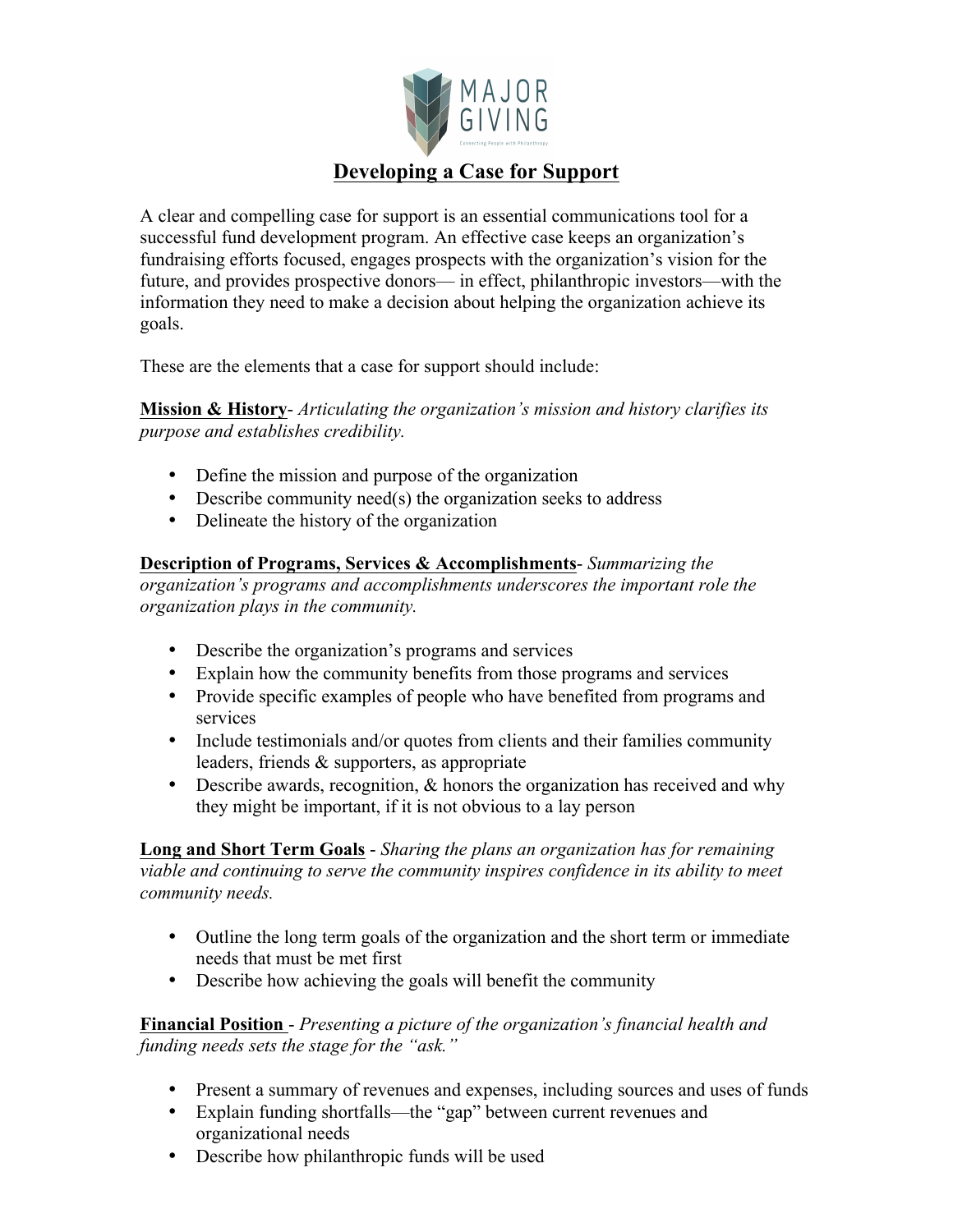

## **Case for Support: The Basic Format**

- **1. Introduction** designed to engage interest in the organization and the problem or challenge you seek to overcome.
- **2**. **Brief Overview** of how the problem you're addressing may reflect a more global problem (show that you're relevant within a broader context.)
- **3. History of organization** (show that you're proud of your past.)
- **4. Value of your programs and services.** (What is special about your organization?)
- **5. Assessment of Need** (compelling challenge that deserves the prospect's attention)
- **6. Organization and resources** available to accomplish our objectives. (Who, how and what will make it happen.)
- **7. Personal Stories** (give your services a face)
- **8. Financial Stewardship** (show that you'll be around in the future)
- **9. Donor Opportunity** (What's in it for them?)
- **10. Call to Action.** (Ask the reader to take action now, and tell them how you will make it easy for them to do so.)